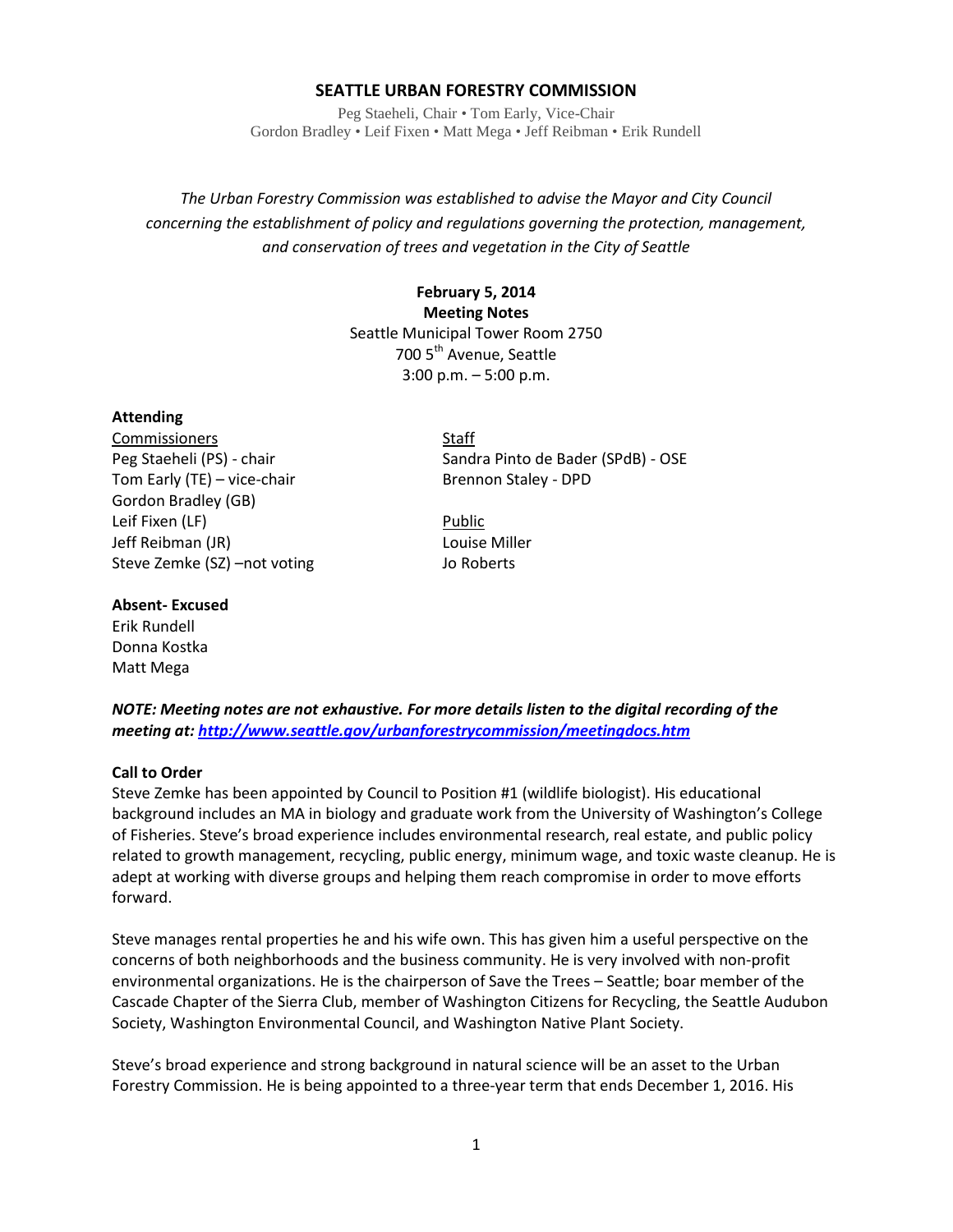confirmation hearing will take place at Council's Seattle Public Utilities and Neighborhoods Committee February 11 meeting.

## **Public comment**

Louise Miller – She lives is South Lake Union now. She likes to take advantage of one of the places with the greatest concentration of available culture in the country. What's starting to bother her is that Seattle doesn't have the green it needs in the urban core. South Lake Union was up-zoned. Has been working on trying to save the Seattle Times Parks since before the new up-zone took place. Would like the City to buy the Park. Parks has too much to take care of now. Offered to have the gardener employed by Mirabella residents maintain the place. Council did put language about this park in the upzone ordinance saying that every effort should be made to preserve this park. Denny Park and Cascade Park in the area but they are different. This park is the kind of place people go to take a deep breath. It's a peaceful urban spot between Denny Street and Fairview Avenue. Not sure how the new development can accommodate the density proposed. Preserving the park is a small amount of mitigation that the City could stand behind and support.

Jo Roberts – a friend of Seattle Times Parks. Thank you for putting together the letter of support for the preservation of the park. It's important that the Mayor's office get this letter. He needs to be educated about your Commission as a new Mayor. Suggested changes to the letter, more important to remind the City about the values trees bring to urban neighborhoods. They will be more likely to find a way to pay for the park if they are reminded of the importance of those trees. Incorporate more of the values of trees.

Intro is great and second page is also great. Jo handed out a new version of the letter with additional language to emphasize the benefits of the park.

TE – to clarify when Bill Ames looked at the trees, each of the trees exceeds 30" in diameter.

Jo – yes. They classify as exceptional trees.

PS – Did Bill Ames produce a report? And was it sent to DPD?

Louise – we can check.

PS – I would rather his report stay with that report and not include it in the letter because we have not seen it. What's the timing of this letter? My understanding is that time is of the essence.

SZ – the other way is that Louise can send the report with a separate letter, so the UF doesn't include that in the letter.

PS – would like to get approval to send a letter, amended or not?

TE – when I read through these suggestions, I like the idea of describing the habitat value in a more condensed way, canopy cover, habitat value including 14 species, and briefly address how the neighborhood enjoys the respite provided by the park.

SZ – the temperature is not as significant in Seattle, we like the warmth. Preserving mature trees, diverse sizes, mature trees are important because of the value they have to the city but also as replacement trees for other dying.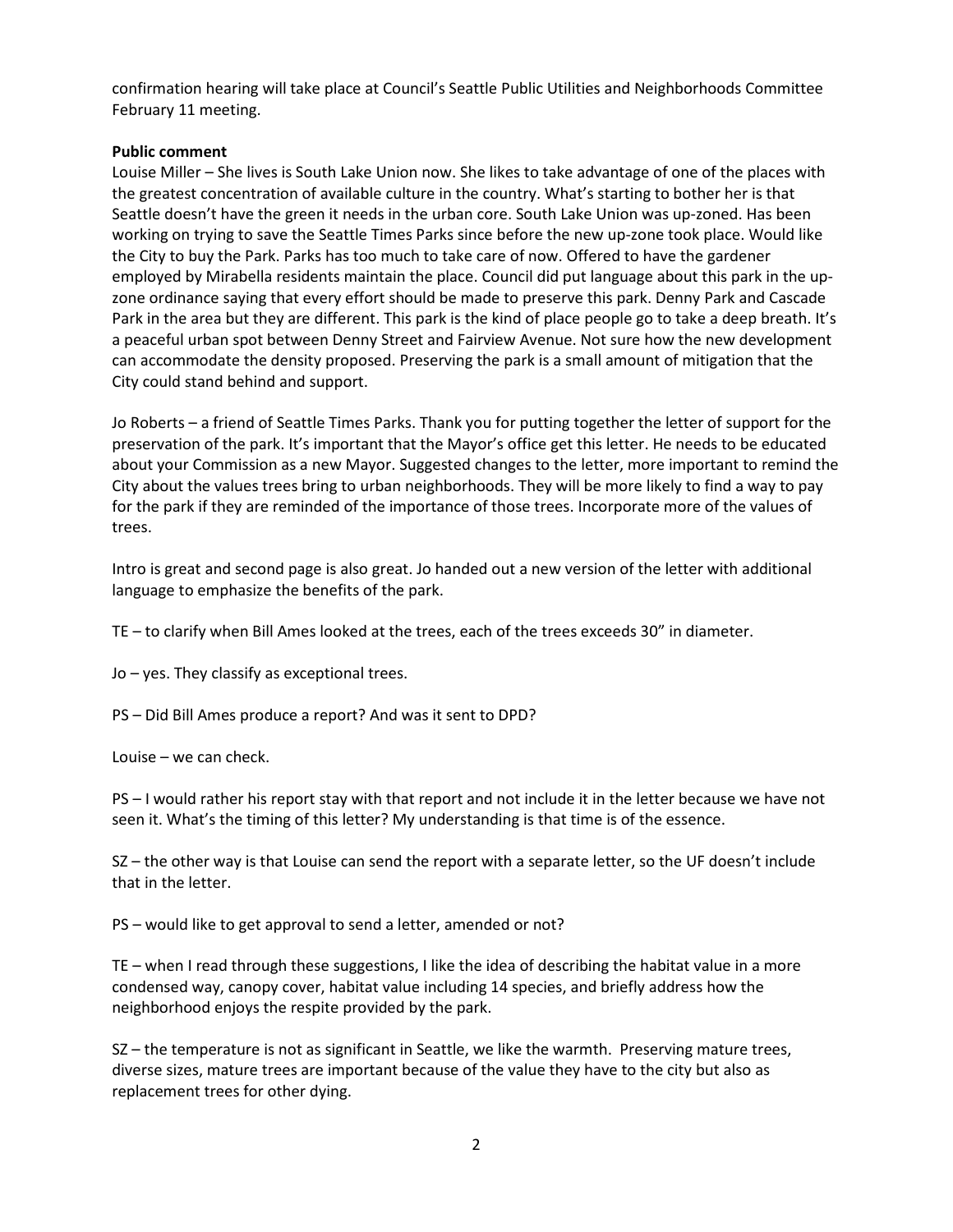GB – It might be too much to add. I would agree that some additions of benefits would be useful. One that speaks to the physical health and a respite from the urban environment. Supporting restorative aspects of this park for workers. In addition to the importance to increasing canopy, the importance of the link between urban nature and health… to provide a green space for employees that would be a restorative experience during their work day… it's important because the Olmsted plans have classic quotes as the importance of parks as a place to escape urban environments. Historic significance should be mentioned. The historic connection of a workplace to a green space.

PS – very interesting opportunity for an interpretive element in the park.

Jo – my personal dream is that we can remove the ivy and get into a native garden. It could be a place where students could come and see our native plants. We are going to have lots of kids in this neighborhood and having a water feature like they have at the Seattle Center would be great for kids.

JR – as far as moving forward with the letter, inserting some reference to the intent and the continued value of that in a changing neighborhood. In terms of the seven original bullet points. Put in a streamlined sentence about habitat

PS – we need to raise the issues up higher. This letter got a bit into the weeds.

### **Approval of January 8 meeting notes**

# **ACTION**: **A motion was made to approve the January 8 meeting notes as written. The motion was seconded and carried.**

### **Interim Ordinance interpretation and Project 6376676 - DPD**

PS – what we've been seeing is on various projects that residents have brought in, is what appears to be an inconsistent interpretation of the interim ordinance across the projects. We would like to better understand the ordinance.

Brennon Staley (DPD) – Current regulations – there was an ordinance to implement interim protection for trees. The changes have been included in the code. In Environmental Critical Areas (ECAs) there is very little one can do during or outside development. Outside ECAs there are rules in place when new development is proposed. If no development is proposed, Multi-family (MF), Commercial, Single Family (SF) 5,000 sf or greater – can't remove exceptional tree unless it's found to be hazardous. Can't remove more than three trees unless they are deemed hazardous. There was no permit requirement. If using hazardous tree process must to file a hazardous tree assessment. All enforcement is complaint based.

GB – complaints are after the fact.

Brennon – if we get a complaint during the work week we prioritize those cases.

JR – is there any plan for outreach for community and arborists?

Brennon – we sent a letter to tree service companies we knew about. There are many small singleoperator outfits. We have been actively updating that list. That's the only plan and no dedicated budget. Generally we are alerted about a lot where the tree is located. The only person we can fine is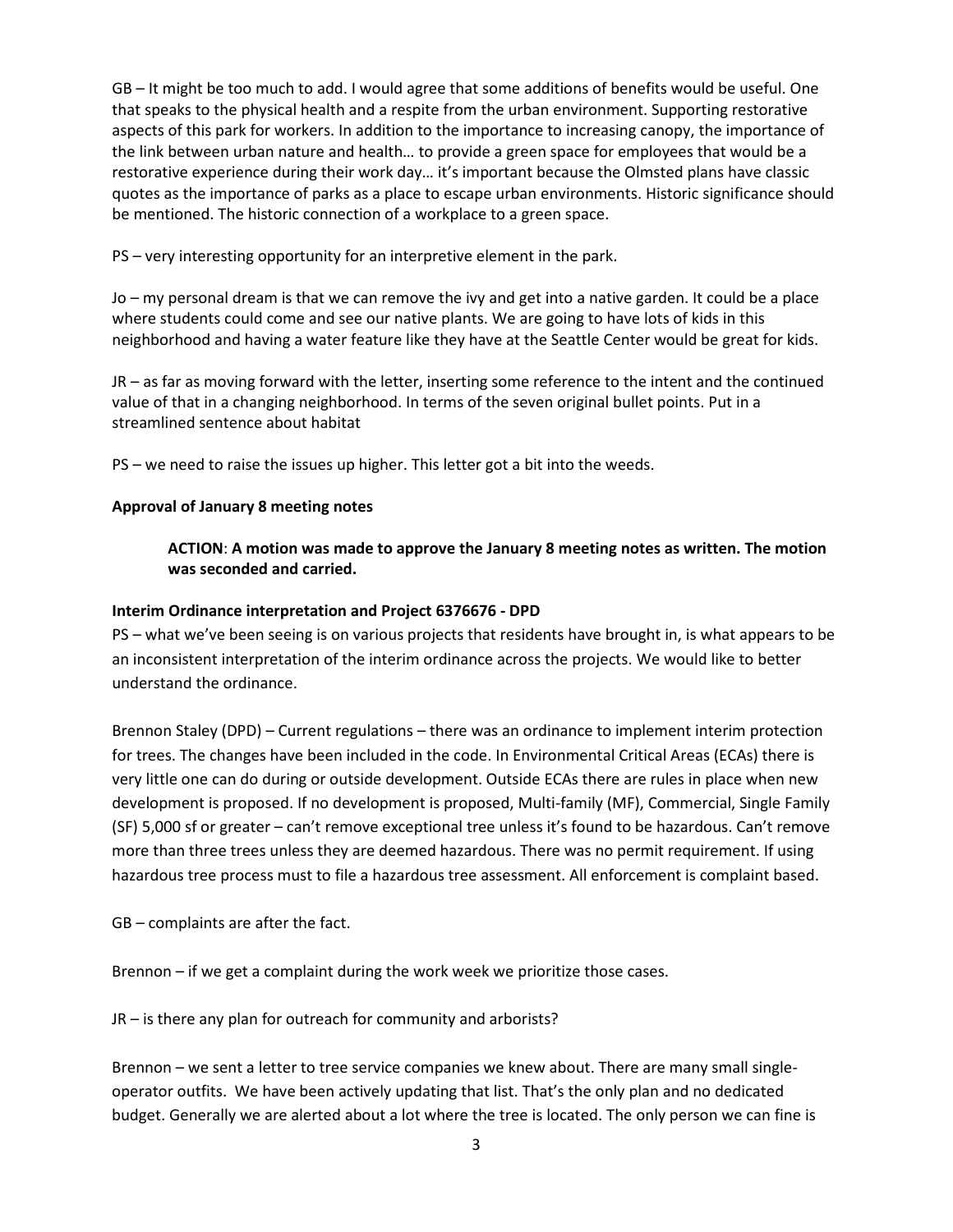the owner of the lot. The tree is tied to a lot, if there is evidence that it was a specific contractor then we address both as responsible parties. A court of law will determine who is responsible; they will usually be the property owner. In most cases the contractor will say they were commissioned to do something and they did it.

SZ - ECA is it written into law that there has to be a permit or how is that stated if someone wants to remove a tree.

Brennon - ECA code never says you need to file a permit. The City doesn't require a permit. Instead we require that they file a plan. It's different because the State's Environmental Policy Act requires an Environmental Impacts Assessment (EIS) checklist for any action taken by a municipality, unless the action is specifically exempted. If we required a permit then we would be asking everyone to do a SEPA checklist.

SZ – if you are already using a form then we could do the same to keep track of tree removals. Once you hear the chainsaw on a weekend,

PS – we don't want to get into a deep conversation on the permit or no permit. We want to know what the current interpretation of the ordinance is. We will get to the discussion on permit or no permit.

SZ – when people say an exceptional tree has been cut down, I wonder if DPD could institute a form.

Brennon – we could potentially do it but it would still require Council action. Because of the implications it would have. During development you need to preserve exceptional trees. Exceptional trees have to be preserved unless doing so would preclude the development from reaching its full potential. For SF lot coverage is the main factor for other land uses is development potential or floor area. There are departures that encourage trees to be preserved. Green factor (based on diameter inches, and encourages tree preservation) and something different for SF.

JR – is there a mitigation process when an exceptional tree has to be removed?

Brennon – The mitigation process or Multi-family is Green Factor. For SF it's diameter inches.

JR – on SF have flexibility because have set back. In Commercial areas we have less flexibility. Can't gain height.

Brennon – depends on specific existing conditions. For SF larger than 5,000 sf there is a maximum 35% lot coverage. Can't remove an exceptional tree unless it precludes development potential. For SF smaller than 5,000 sf the requirement is 15% + 1,000 sf. They can remove exceptional tree.

GB – a developer looking to buy a property would want to have trees removed first. How often do you see developers that have to deal with the tree issue?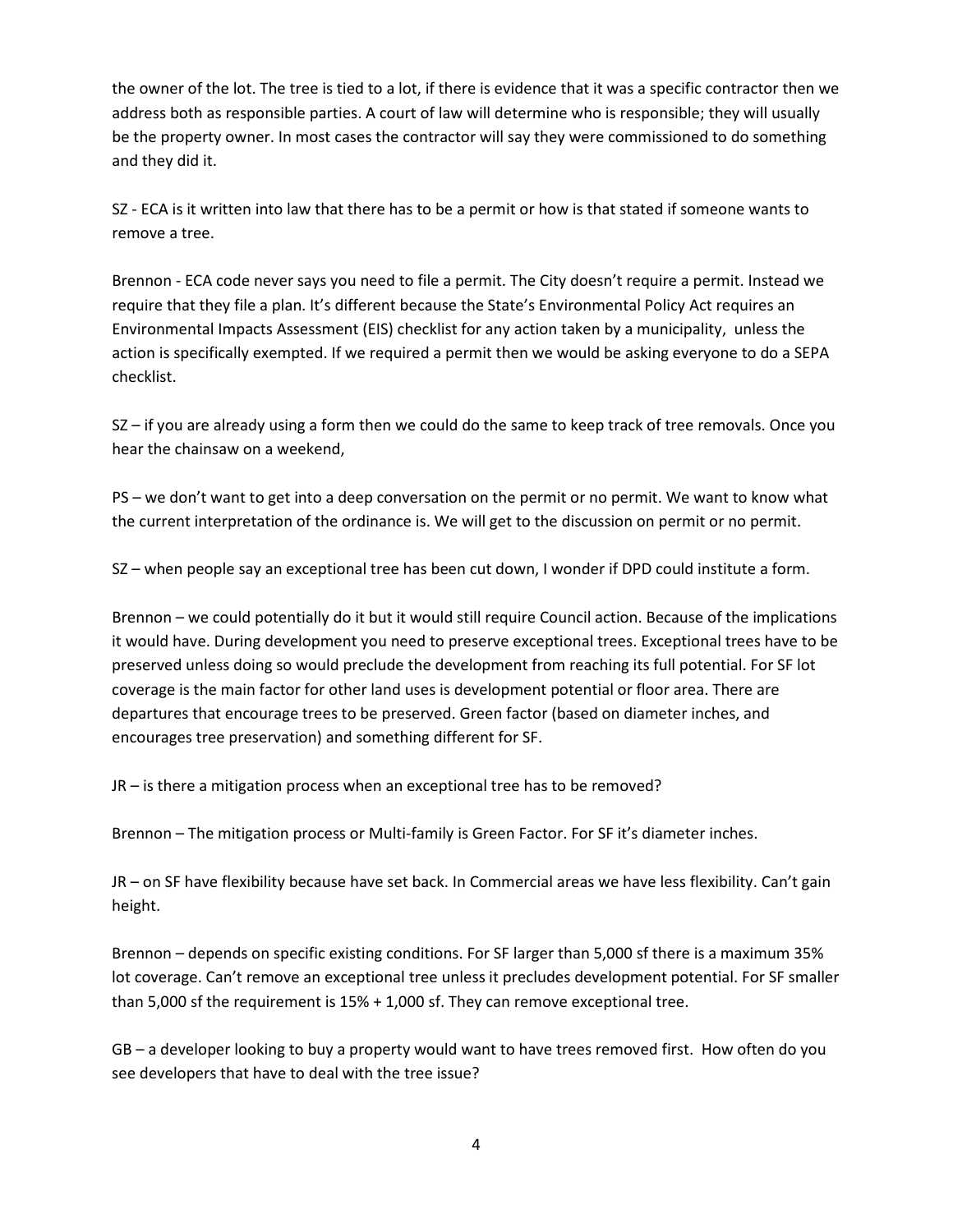TE – going back to development potential. Does DPD have the power to tell someone that they should move the location of a garage?

Brennon – yes, but In this case is not an exceptional tree.

SZ – is this something that you think should be included in the new ordinance, given that we need trees of different ages.

JR – under development the lot has a tree point requirement, regardless of whether the tree is exceptional or not.

PS – If a lot came across with non-exceptional trees but good size trees, you couldn't require them at all to save those trees?

Brennon – no, you can't.

JR – what's the threshold where the tree point system comes into play?

Brennon – only new homes.

SZ – what's the impact allowed for neighboring trees? How much can be removed in terms of root zone?

Brennon – there is a Civil Engineering question. The exceptional tree rules still apply. They can't do something that damages adjacent exceptional trees. Courts have found that people have a right to develop their land.

SZ – Nancy raised the question about parking and parking spaces. Building the garage would actually remove one parking space from street parking. It's a net loss of parking space. It's clearly a privatization of the public ROW. People don't always use private parking spaces. DPD is aware of the tradeoff. In general DPD has moved to having lower parking requirements.

Brennon - The ROW is an easement on private property and it has different rules applied to it.

PS – that was very helpful.

TE – I was not completely aware of all that.

PS – there has been inconsistency with the interpretation, based on the experience we've had with projects in my office.

### **BRENNON WILL PROVIDE FLOW CHART ON THE TREE PROTECTION ORDINANCE CURRENTLY IN PLACE.**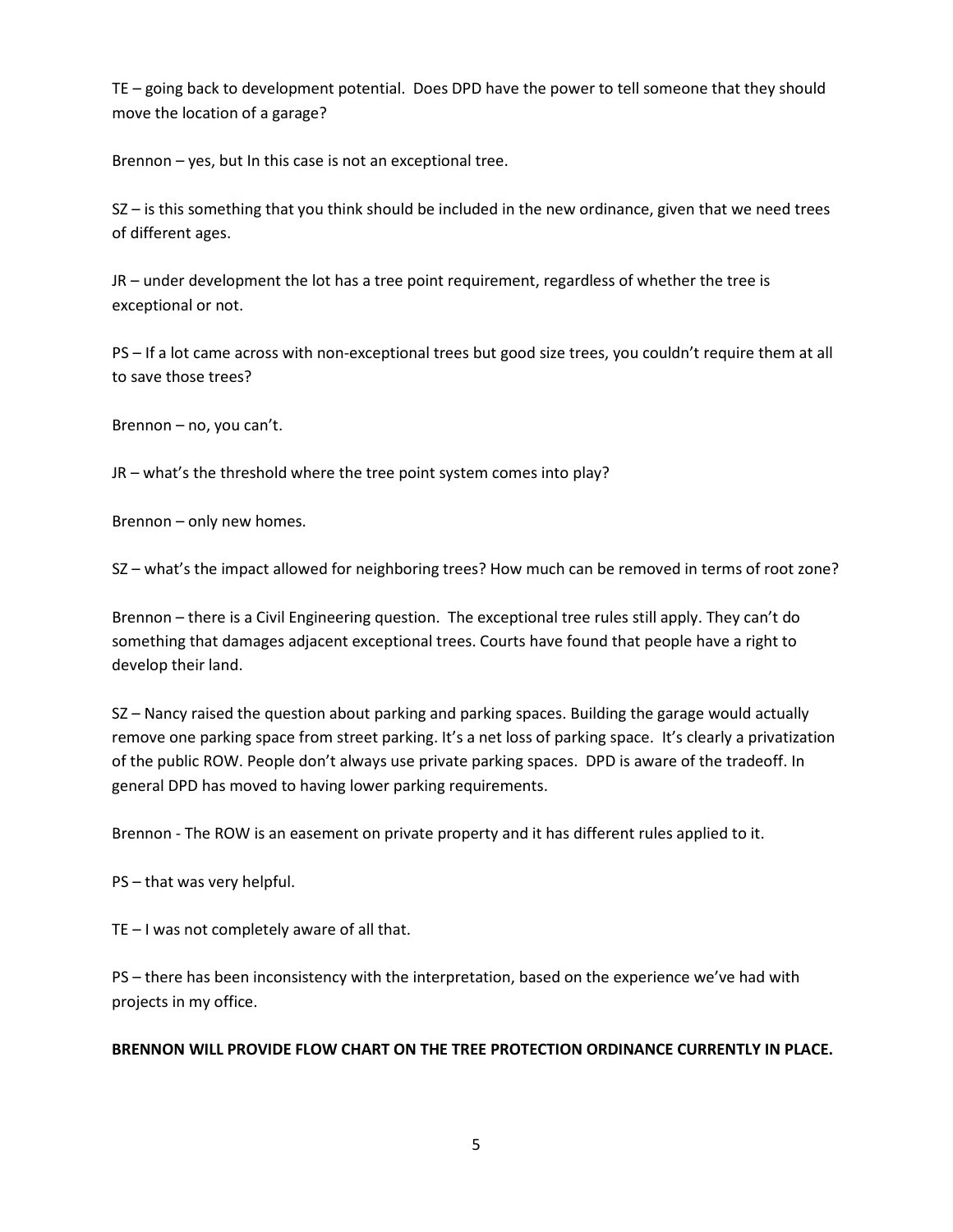Brennon – Currently applies to all MF, Neighborhood commercial, commercial in urban village/centers, and private property regulations. The update proposes to extend it to industrial zones properties with commercial uses.

JR – that would be important because there are areas that are developed to underlying zoning but are not being developed to standards.

# **SANDRA TO SCHEDULE GREEN FACTOR BRIEFING**

JR – Green Factor is typically applied to lots with 100% coverage would be acceptable.

PS – the Plan establishes canopy coverage goals for all land use zones. Are current goals achievable? The nuances of the ordinance are difficult for a typical resident of Seattle to understand.

TE – we talked about training for your plan reviewers (to be delivered by Nolan or Bill), give them rules of thumb for protection of trees.

Brennon – we are planning on doing the training when new regulations are in place.

JR – there are some key elements such as drawing standards on surveys and plans, should be very clear that exceptional trees need to be shown in the plans.

PS – this training is separate from the regulations. On the track we are we are 1.5 years away from the new regulations. It's about the existing regulations and how they are currently being implemented. Exceptional trees are not being shown accurately. They don't show adjacent trees on plans either. Reviewers were felt it would be helpful to get training on that.

TE – might be enough to know that there are resources available for them.

JR – it needs to start with people doing preliminary reports. They need to be able to eyeball a tree and say that it might be exceptional and ask for that info in the drawings.

Brennon – there are a lot of subtleties, we can't delay a permit application because we don't' think the trees are properly shown.

JR – it can be a correction. Need arborist report or a survey to show diameter and species.

# **Draft letters of recommendation: Mayor, CM Bagshaw, Seattle Times Park**

**ACTION**: **A motion was made to approve the welcome letter to the Mayor as amended. The motion was seconded and carried.**

**ACTION**: **A motion was made to approve the letter to CM Bagshaw as amended. The motion was seconded and carried.**